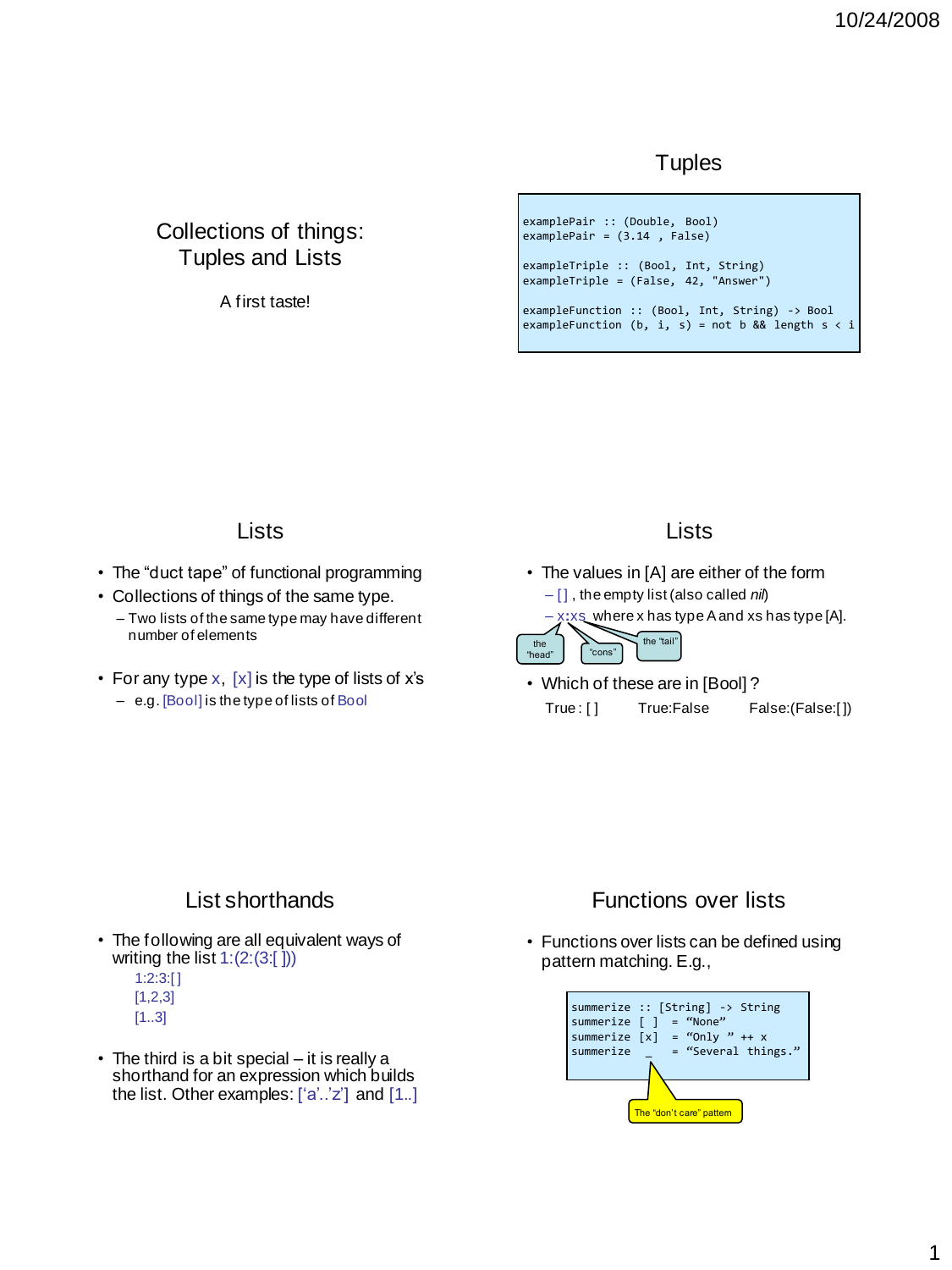# Functions over lists

• Primitive recursion is the most common form:

#### doubles :: [Integer] -> [Integer] *-- doubles [3,6,12] = [6,12,24]* doubles [ ] doubles  $(x:xs) = ...$

# Functions over lists

• Primitive recursion is the most common form:



• Would not write it in this way – it is such a common pattern that we define a general function

map

-- map f  $[x_1, x_2, ..., x_n] = [f x_1, f x_2, ..., f x_n]$ map  $f \left[ \begin{array}{ccc} 1 \end{array} \right] = \ldots$ map  $f(x:xs) = ...$ 

map

-- map f  $[x_1, x_2, ..., x_n] = [f x_1, f x_2, ..., f x_n]$ map  $f \left[ \begin{array}{cc} 1 \end{array} \right] = \left[ \begin{array}{cc} 1 \end{array} \right]$ map  $f(x:xs) = f(x:map f xs)$ 

Note: map is part of the standard Prelude - does not need to be defined

### filter

Produce a list by removing all elements which do not have a certain property from a given list:

e.g. filter even [1..9] gives [2,4,6,8]

filter ::  $(a \rightarrow Bool) \rightarrow [a] \rightarrow [a]$ filter  $p$   $[] = []$ filter p (x:xs)<br>p x  $= x : (filter p xs)$  $otherwise = filter p xs$ 

# List comprehensions

• An alternative notation with the power of map and filter is list comprehensions



Based on set-theory notation;used in earlier functional languages (Hope, KRC). Popularised by Python.